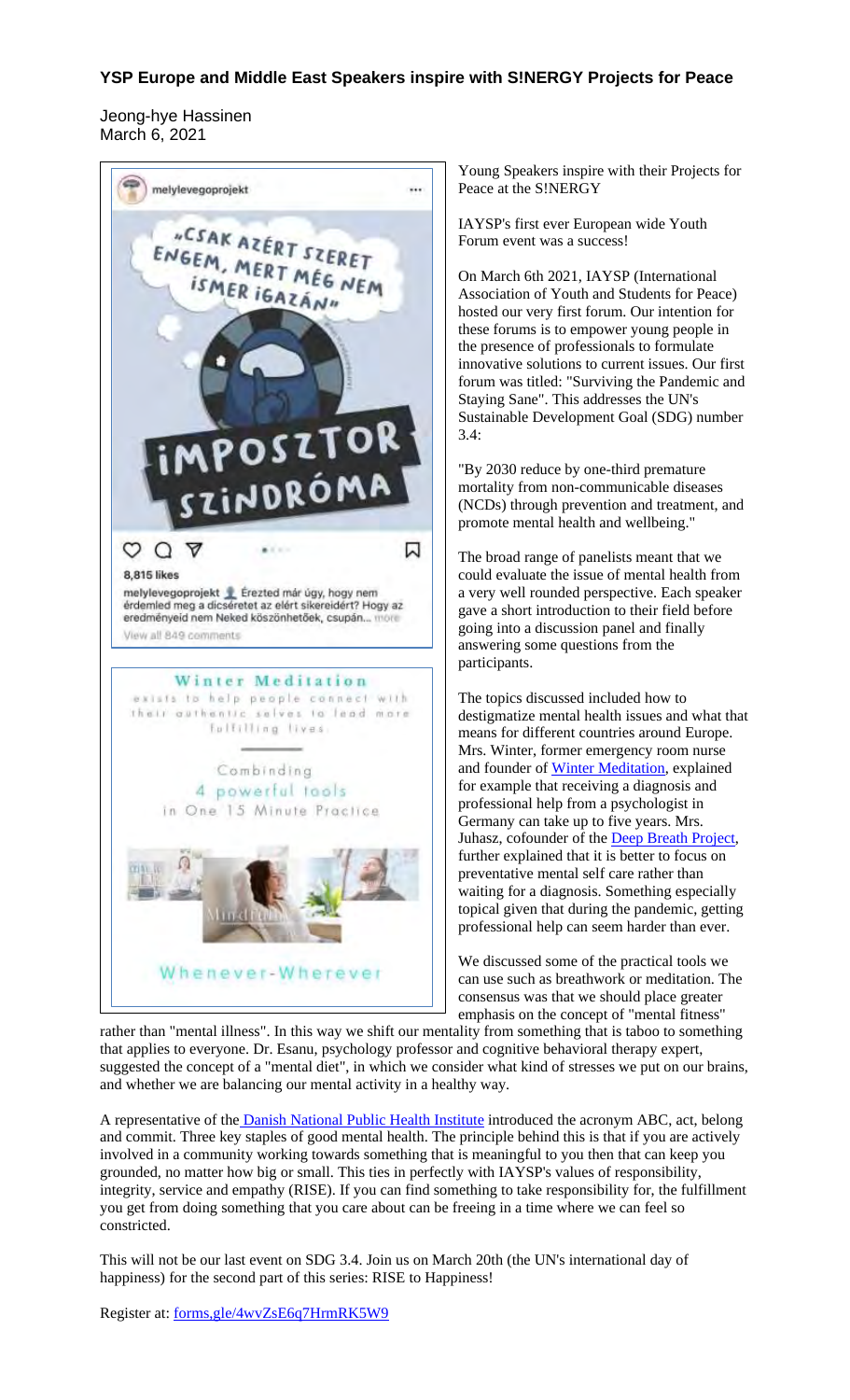## **REGISTRATION**

"RISE TO HAPPINESS" International UN Day March 20th, 2021 at 10:00 am CET

## Registration "RISE TO HAPPINESS"

International UN Day, March 20th, 2021 at 10:00 am CET

\* Required

First name \*

Your answer

 $\equiv$ 

Last name \*

Your answer

| Age group *      |
|------------------|
| $15 - 19$        |
| $20 - 24$        |
| $25 - 29$        |
| $30 - 34$        |
| $35 - 40$        |
| $41 - 50$        |
| $50+$            |
|                  |
| E-mail address * |
| Your answer      |
|                  |
| Country *        |
| Your answer      |